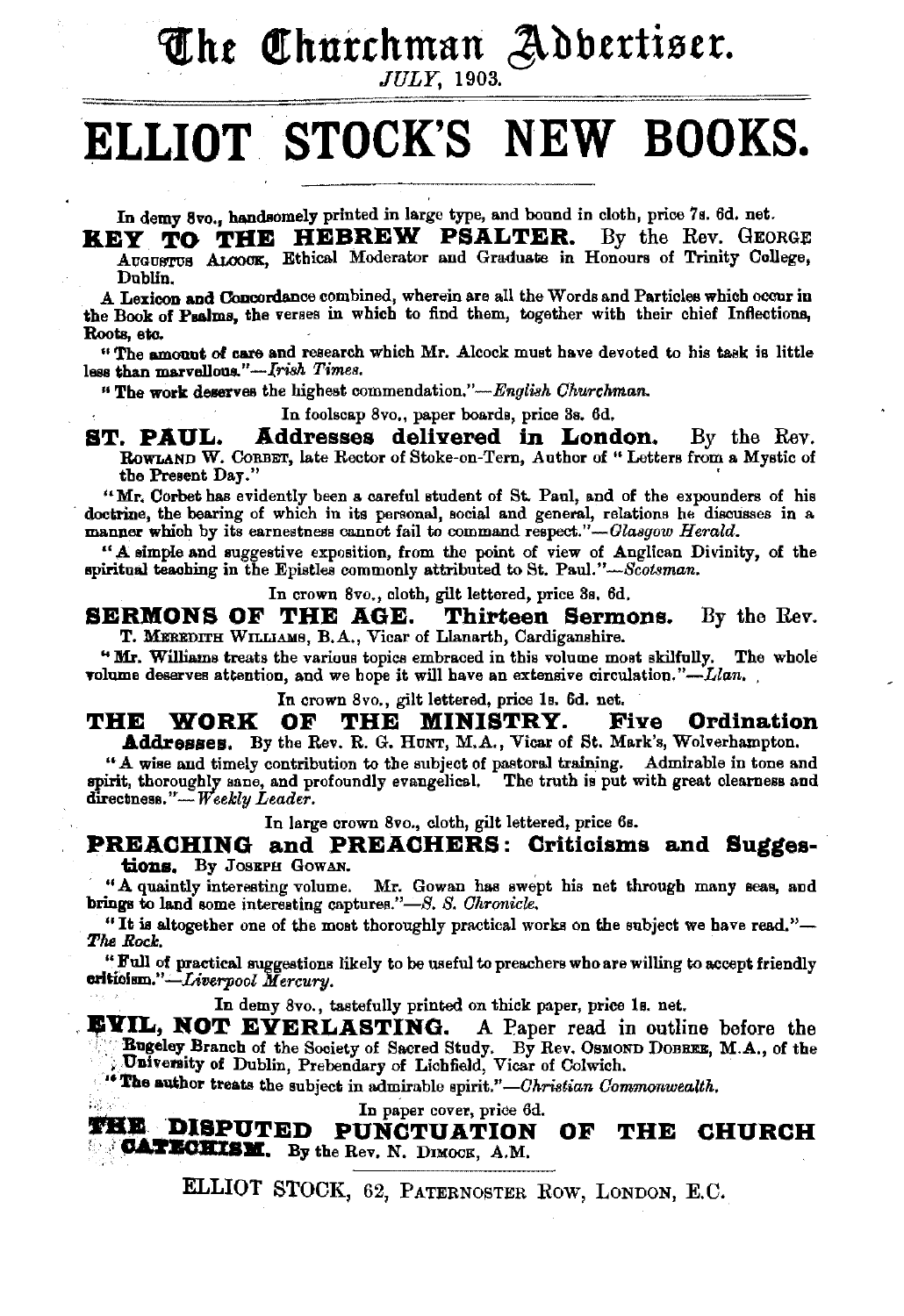## **HODDER & STOUGHTON'S PUBLICATIONS.**

### THE RELIGIOUS SENSE IN ITS SCIENTIFIC ASPECT.

By GREVILLE MACDONALD, M.D. With Hlustrations. Crown 8vo., cloth, 3s. 6d.

1. The Religion of Service. 2. The Religion of Renunciation. 3. The Religion of Freedom.

**LOMAI OF LENAKEL:** A Hero of the New Hebrides. A Fresh Chapter in the Triumph of the Gospel. By FRANK H. L. PATON, B.D. (Son of Dr. John G. Paton), for Six Years Resident Missionary on the West Coast of Tanna, Illustrate

it is written in a most interesting style, and is well illustra d.

RITSCHLIANISM: Expository and Critical Essays. By Rev. JAMES ORR. D.D., Professor of Apologetics and Systematic Theology, United Free Church College, Glasgow. Just published. Crown 8vo, cloth, 6s.

## VISION AND AUTHORITY; or, The Throne of St. Peter. A

A Study of the Nature and Object of the Church's Authority. By Rev. JOHN OF St. Peter. A Study of the Nature and Object of the Church's Authority. By Rev. JOHN OLAN, M.A., B.D. (Alnwick). Crown 8vo, cloth, 7g. 6d.<br>Spectato

THE PROGRAMME OF THE JESUITS: A Popular Exposition.<br>By W. BLAIR NEATEY, M.A., Author of "A History of the Plymouth Brethren." Grown 8vo, cloth, 3s. 6d.<br>Church Family Newspaper.-""The Programme of the Jesuits' is one of tho these stirring pages.

HODDER & STOUGHTON, 27, PATERNOSTER ROW, LONDON, E.C.

### In Crown 8vo., cloth, price 7s. 6d.

#### T H E

# **GOAL OF THE UNIVERSE**

or, The Travail of the World's Saviour.

### By S. W. KOELLE, PH.D.,

Author of "Mohammed and Mohammedanism Critically Considered."

### **EXTRACT FROM PREFACE.**

THE book containing the record of God's revelations begins with the creation of man, but immediately follows the statement that, by the creature's own failure in a testing time, sin has entered into the world, and brought with it a long train of evils, including death. These opening portions of the Bible furnish the necessary light for the right apprehension of all later developments in the history of the human race. What follows in the Sacred Word is a record of the various measures adopted by the Creator for the recovery of His creatures and the restitution of His world to its original 'goodness.' The religion of the Bible is a religion of restoration; its central figure is a 'Saviour'; it is the Creator become the Saviour.

ELLIOT STOCK, 62, PATERNOSTER ROW, LONDON, E.C.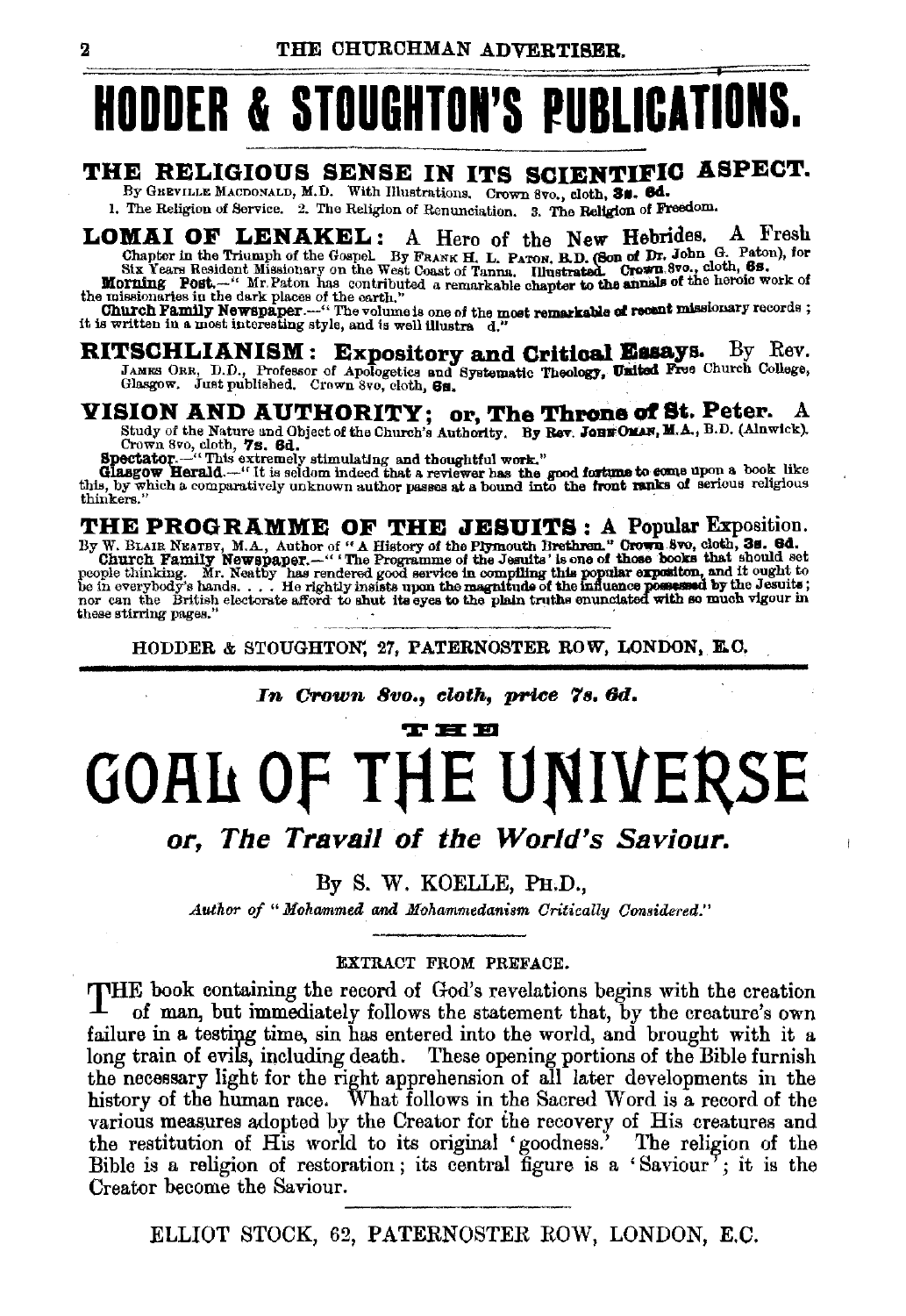### **THIRD EDITION NOW READY.**

*In crown Svo., cloth, gilt lettered, price* 2s. *6d. net.* 

# **VITAL RELIGION;**

OB,

## **The Personal Rnowledge of Christ.**

BY

### **Rev. 0. H. S. WALPOLE, D.O.,**

*Principal of Bede College, Durham.* 

"The keynote of this interesting and beautiful -book is the thought that religion is\_ essentially the life of friendship and intimacy with God revealed in Jesus Christ. . . . We have no hesitation in saying that Dr. Walpole has given us a work of real spiritual value, and we heartily commend it to all thoughtful readers, especially to those who lament the 'decay of experimental religion.' The present volume is a solid contribution to the solution of the problem how 'to find a basis for faith in actual experience.' "-Guardian.

"Dr. Walpole writes with a true moral passion. He pleads for a deeper, more intimate, more vital knowledge of God. Nothing could be more appropriate in a series calling itself 'The Church's Outlook for the Twentieth Century' than a volume like this, that sends us back to the fountain and source of all spiritual life."-New York Churchman.

"The perusal of that high-toned book has been to us a source of refined pleasure."-*Weekly* Leader.

"We must congratulate Dr. Walpole on having produced a very valuable work. It is of supreme importance that the personal element in religion should not be neglected, and that due attention be paid to the development of inner spiritual life. Dr. Walpole calls attention to real needs, and he gives excellent advice as to the means of satisfying *them."-Pilot.* 

"No one who wishes to follow his argument will regret the half-crown it costs, so exceedingly helpful and uncommon is his treatment of the profoundest of all subjects-Living union with our Living *Lord."-Ohurch Bells.* 

"This is a fresh and interesting presentation of a perennially important subject. . . . The book is characterized by a spirit of true devotion to our Lord, and is marked throughout by earnestness of thought and appeal."-Life of Faith.

"Contains many new and helpful thoughts."-Mission *Field.* 

"It has the tone of sincere and earnest piety and the ring of honest conviction. In other words, we like the book and we like the personality which seems to lie in peace and confidence behind *it."-Saint Andrew.* 

" There is a deal of force in the author's words about marriage, the shams of so-called worship, prayer, attitude, and daily duty."-Family Churchman.

"Many and weighty thoughts are expressed on the subject, which deserve careful consideration."-Liverpool Mercury.

ELLIOT STOCK, 62 PATERNOSTER ROW, LONDON, E.C.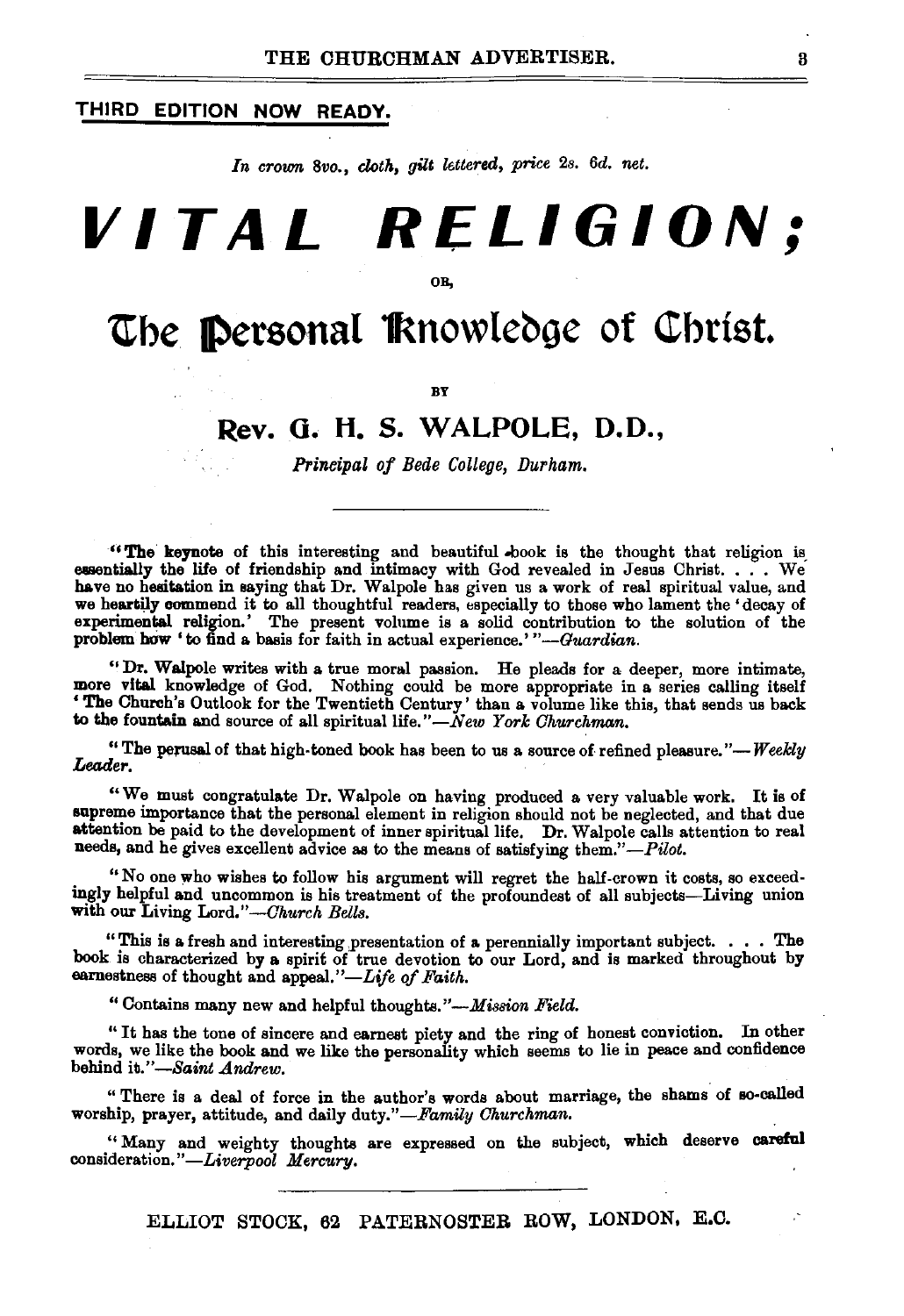

### Special Notice.-SUPPLY EXHAUSTED.

\*\* The Supply of "Sunday all the Year" is exhausted; but a Large<br>New Edition will be ready in a week or two, specially adapted by New Papers and Illustrations for "A Summer Holiday Gift for all."

 $*_{\ast}$ <sup>\*</sup> A few copies of the **Whitsuntide Edition** have been reserved, and a **Specimen** will be sent to any Clergyman wishing to further the Circulation of the Summer Holiday Edition.

The Mission Price of the "Summer Holiday Edition"<br>will be 5s. per 100. This is necessary to meet the actual cost of production, irrespective of any trade margin. The Number is marvellously cheap, and would make an ordinary Shilling Volume.

The Parish Local Press Mission for the 20,000,000 in **England "outside our Father's House."** 



Containing a new Sundar Tale, in six chapters, by EDWARD GARRETT, entitled "MARK LORIMER." With other Papers and Fine Art Illustrations.

Arranged by the Rev. CHARLES BULLOCK, B.D., Editor of THE DAY OF DAYS," ''HOME WORDS," Etc.

The Archbishop of Armagh, Dr Alexander, writes to the Editor:

Yon bring me face to face with *a terrible and unexpected fact* when you tell me that *twenty millions, rich* as well as *poor,* are never seen in any church in the compass of these islands. May you find a blessing in your attempt to make the *Press,* in some measure, a Pulpit, through the agency of a Parish Local Press Mission."

### EARLY ORDERS.

liar It will greatly aid the Publisher in ensuring speedy supply of the New Edition if Orders can be sent as early as possible.

### 100 Copies for 100 Homes, or 600 Population, for 5s.

## 500 Copies for 500 Homes, or<br>3,000 Population, for £1 5s.

This is scarcely more than the cost of , Bills announcing Sermons, and the effort would be almost sure to fill the Church.

LONDON: "HOME WORDS" OFFICE, 11, LUDGATE SQUARE, LUDGATE HILL, E.C.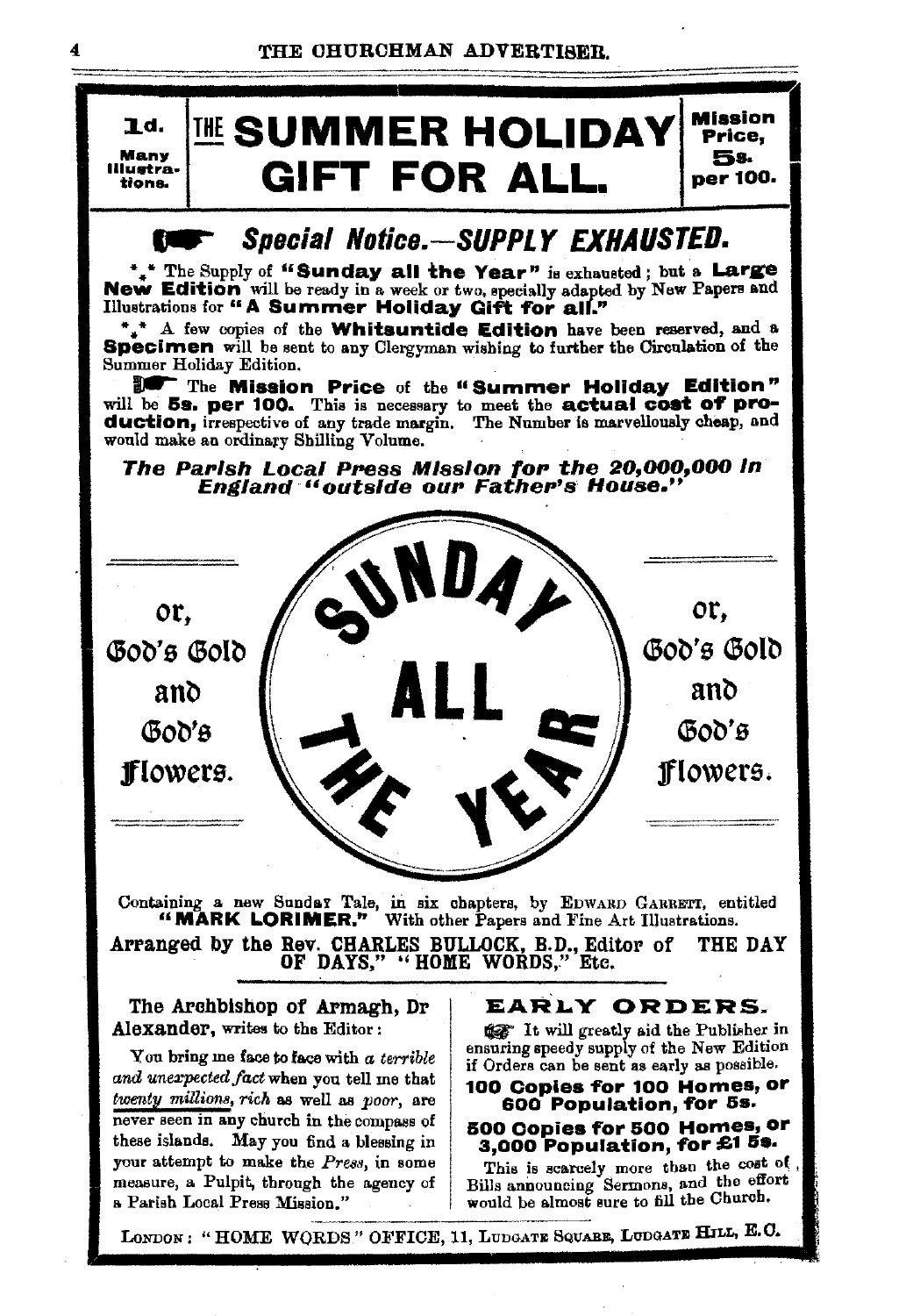# The *Mational* Protestant Church Union.

To Maintain the Principles of the Reformation as set forth in the Praver Book and Articles of the Church of England.

President-W. D. CRUDDAS, Esq. Chairman-The Rev. Prebendary WEBB-PEPLOE, M.A. Treasurer-T. F. VICTOR BUXTON, Esq. Secretary-Sir C. ROBERT LIGHTON, Bart.

The Mational Drotestant Church Union witnesses for-

1. The supremacy and sufficiency of the Holy Scriptures as the Word of God.

2. The sole and sufficient efficacy of the sacrifice of the Lord Jesus Christ upon the Cross.

3. The justification of man by faith only in the Lord Jesus Christ.

4. The right of every believer to direct and unimpeded access to God, through Christ.

5. The freedom and sovereignty of the work of the Holy Spirit in sanctification.

WILL YOU HELP THIS IMPORTANT WORK?

For List of Publications, Terms of Membership, etc., apply to the Secretary, N.P.C.U. 324. REGENT STREET. LONDON. W.

### EDUCATIONAL.

### VEYMOUTH COLLEGE. A fully equipped Public School

in which Boys are definitely prepared for the Universities, any of the Professions, or for Business Life. Very healthy situation by the sea. Splendid Fields for Cricket and Football. Reduction made for the sons of Clergy and Officers. The religious teaching of the school is Protestant and Evangelical.

Apply to H. C. BARNES-LAWRENCE, M.A., The College, WEYMOUTH, Dorsetshire.

#### MICHAEL'S ST. COLLEGE. Near TENBURY, WORCESTERSHIRE.

BOYS thoroughly prepared for Public Schools. Most healthy situation; large playing fields and Fives Courts; separate cubicles. Head master, REV. W. A. RENWICK, M.A., late Scholar of Hertford College, Oxford.

APPLY: REV. THE WARDEN.

### DAVENTRY GRAMMAR SCHOOL.

Founded A.D. 1600.

PUBLIC SCHOOL EDUCATION at moderate cost. Resident staff of University Graduates in Honours.<br>Entrance scholarships. Special terms for some of clorgy and medical men. Sound Church testoling,<br>Head Church scholarships. Device Fives' Court. Experienced Matron.

Entrance Scholarship for Sons of Clergy materially reducing Pees.

For Prospectus apply : REV. H. JOHNBON, Head Muster.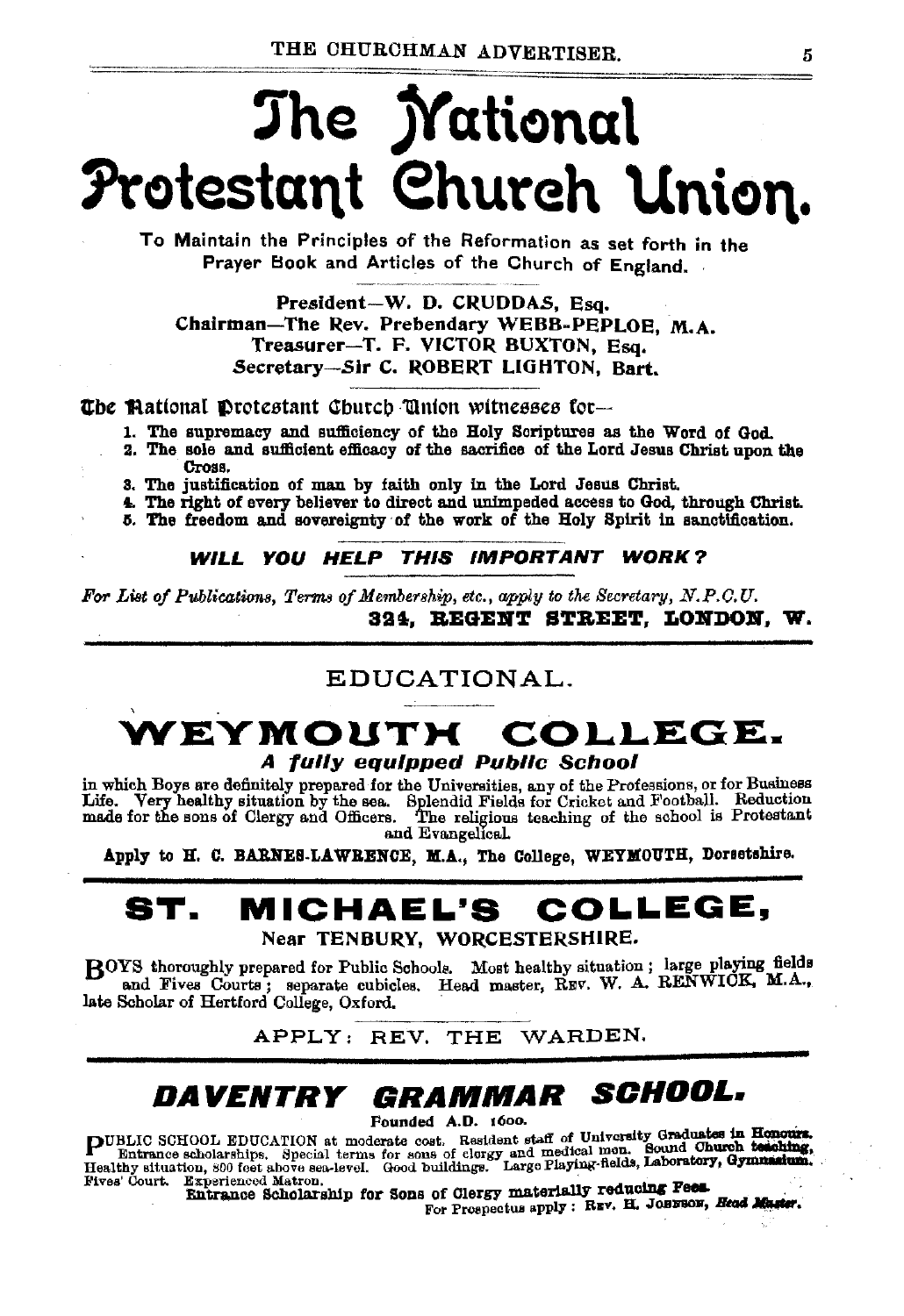### ECCLESIASTICAL INSURANCE OFFICE, LTD.

FIRE INSURANCE.<br>The Surplus Profits are devoted to Institutions, etc., which are for the banefit of the Clergy and of Church<br>lects. objects.

For Information and Forms, apply at the Joint Offices of the Ecclesiastical insurance Office,<br>Ltd., and the Clergy Pensions Institution, 11, Norfolk Street, Strand, London, W.C.<br>IOHN DUNGAN, F.I.A., Secretary.

"This is a serious attempt made in good faith to help the Clergy to help themselves, and to husband the existing resources of the Church."-Guardian.

#### INSTITUTION. CLERGY PENSIONS

The distinguishing characteristic of the scheme of the Institution may be concisely stated in the three<br>words, "Self-help aided." Clergymen who wish to secure the benefits of the Institution for the<br>second of the finituati

words, "Self-help add." Clergymen who wish to secure the benefits of the Institution or the<br>mailies exercise self-help by making payments in purchase of Benefits; while Honorary Contributions are<br>applied to augment the Bon

THE SOCIETY FOR RELIEF OF PERSECUTED JEWS (SYRIAN COLONIZATION FUND)

Employs 70 Jews at Abraham's Vineyard, Jerusalem, in cultivation of ground, quarrying and dressing stone, building, and olive oil soap making, and distributes drinking water to many hundreds of poor Jews who have no supply from-rock-hewn cisterns, constructed by Jews on the vineyard. Also gives clothing and food to 1,500 mothers, mostly sick, feeble, or blind, with families.

**FUNDS URGENTLY NEEDED** that more of the starving Jews may be employed. CONTRIBUTIONS THANKFULLY RECEIVED by-

F. A. BEVAN, Hon. Treasurer, 54, LOMBARD STREET, E.C.

Messrs. DRUMMOND, Bankers, 49, CHARING CROSS, S.W.

AND BY

E. A. FINN, Secretary, 41, PARLIAMENT STREET, S.W., where the Olive Oil Soap may be had for 4/- par doz. tablets, post free.

#### "LIBERATOR" FUND. KELII

Datron: H.R.H. PRINCE CHRISTIAN.

£10.000 required to Relieve New and Urgent Cases.

HUNDREDS of aged and afflicted victims, so cruelly robbed of their life-savings by the great Liberator Fraud, just as they were hoping to enjoy the fruit of their industry and thrift. Many of them are members of the Church of England. Cheques and P.O.'s should be sent to the Secretary, Rev. J. STOCKWELL WATTS, 16, Farringdon Street, E.C.



men, and emigrants.<br>Seventy-three harbours<br>Expenditure in 1902, £46,642.

are occupied. Increased Contributions and Offertories, ur-<br>gently needed, should be forwarded to the Secretary,<br>commander W. DAWBON, R.N., 11, Buckingham St.,  $\mathbf{u}$ -Strand, London, W.C.

AN EARNEST APPEAL **HAMPTON'S MISSION FOR THE BLIND** 

Westminster Bridge Road, London, S.E.

Dairon: The Right Hon. LORD LLANGATTOCK.

BANKERS: LONDON AND SOUTH WESTERN BANK, LIMITED, SOUTHWARK, S.E.

A Mission and Relief Work carried on for thirty-<br>two years amongst the destitute **BLIND POOR**<br>of London south of the Thames. Unendowed and in<br>great need. **The Bitter-Cry for Help** of the<br>Destitute Blind Poor of "London ove **Poverty allied with Bilndness!** Is not this a double calamity?

Contributions gratefully received by R. K. CAUSTON, Esq., M.P., President and Chairman.<br>F. L. BEVAN, Esq., Hon. Treasurer at the Mission.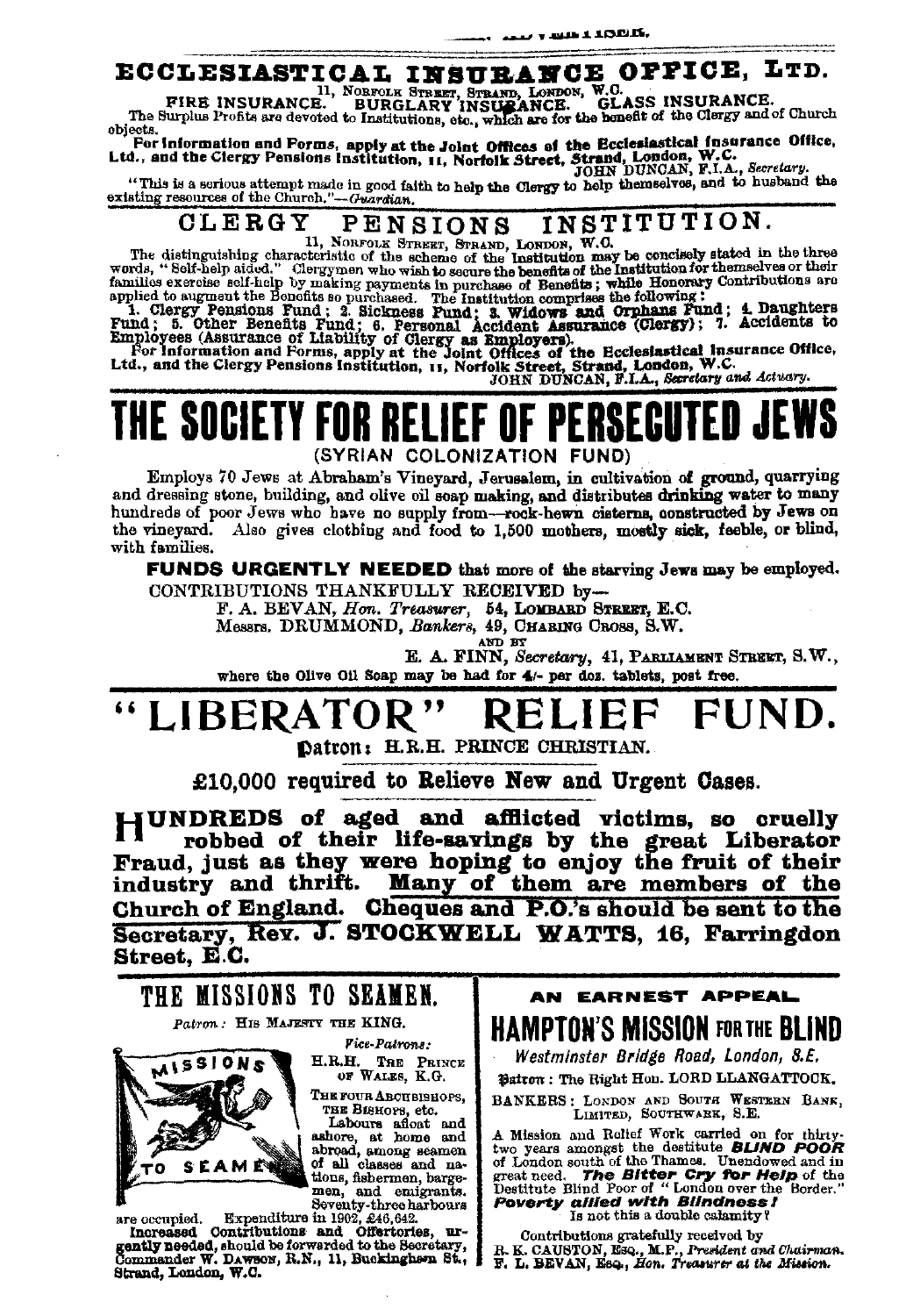

PARIS, VERSAILLES, and FONTAINEBLEAU.<br>Special Limited Party, leaving every Wednesday.<br>PARIS and SWITZERLAND, including Farks and

- Grimsell Passes, Chamounix, etc., fortnightly from July 9th
- PARIS, SWITZERLAND and THE RHINE, fort-
- 
- FANIS, SWITZERLAND and The RIFLEST, and<br>BELGIUM, THE RHINE, SELVICE FOREST, and<br>SWITZERLAND, July 9th, 18th, etc. ...-Bpecial<br>Tours, occupying 18, 17, and 20 days, leaving<br>Tours, occupying 18, 17, and 20 days, leaving<br>Mond
- 

NORWEGIAN STEAMER CRUISES, July 16th and 31st GERMANY and AUSTRIA, leaving July 6th.

- 27th, etc. THROUGH THE DOLOMITES, leaving July 10th,
- August 7th and 28th.
- SWISS ALPINE TOURS, leaving July 1st, 15th, etc.<br>THE CARPATHIANS, Tours de Luxe in Hungary,
- THE CARL ARRIVES TO THE CARD IN LABOUT AND BELIEVES SALZKAMMERGUT (Austrian Alps), leaving July Sth, August 5th, etc. The Country, September 2nd,

**Illustrated Programmes Free.** 

beying July 7th.<br>
Particulars of Conducted Parties for shorter periods, also of Popular Tours, including Travel and Hotel, and<br>
of tickets for Independent Travel, gratis on application.<br>
of the state of the conducted Parti

THOS. COOK & SON, Ludgate Circus, London, and Branch Offices.

### PROTESTANT REFORMATION SOCIETY.

The OLDEST Church Society for the Maintenance of the Religious Principles of the Reformation. The ONLY Mission to Roman Catholics in England.

(Established 1827.)

#### **MISSIONARY. EDUCATIONAL, EVANGELISTIC.**

Resident Missionaries to Roman and Ritualistic Centres.

Sermons and Lectures by the Rev. C. H. H. WRIGHT, D.D., M.A., Ph.D., Clerical and General Superintendent Educational Lantern Lectures on Church History by the Secretary.

Chasp effective literature dealing with subjects of present importance.<br>Donations, Subscriptions, or requests for Lectures or Sermons should be addressed to the Secretary.<br>Funds are Urgently Needed.

WALTER A. LIMBRICK, Secretary, 62, Berners Street, London, W.

# **THE RISE** and GROWTH of the  $\sim$  Protestant Alliance Magazine.

Being an abridged reprint of the Jubilee Issue (with a Series of Illustrations) explaining the Basis, Principles. and Work of the Protestant Alliance. PRICE ONE PENNY.

PROTESTANT ALLIANCE. Offices: 430, STRAND, LONDON, Opposite Charing Cross Hospital.